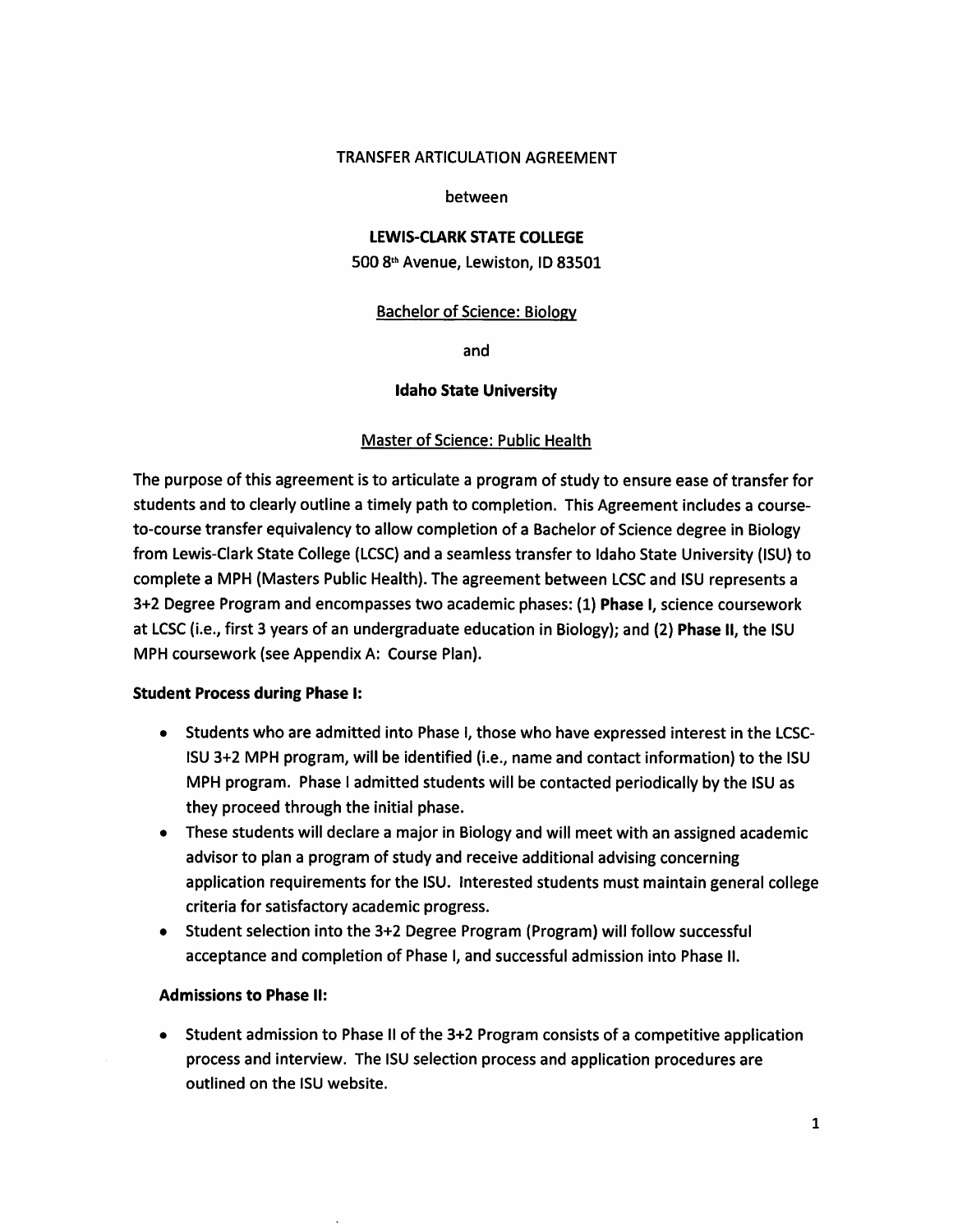- Each year a minimum of three LCSC students who meet the eligibility criteria and who are deemed qualified by the ISU program faculty through application materials and interview will be accepted into the MPH program (Phase II).
- Students who are in good standing in Phase I of the Program, as described above, are  $\bullet$ encouraged to apply for the ISU admissions process by April 1<sup>st</sup> during their third undergraduate year at LCSC, ie after completion of a minimum of 72 credits. Note-later entry is permitted, but may prevent a timely admissions decision.
- In order to begin Phase II of the Program, Phase I students must successfully complete  $\bullet$ the specific prerequisite coursework as identified by the ISU MPH Program as well as fulfill all ISU's Graduate School entry requirements. A Phase I student who enters the ISU admission and selection process and completes all application steps will be timely notified of an acceptance decision. Students inquiring about acceptance should contact the ISU Graduate School.
- Students not accepted into the Program or placed on a waiting list will be notified of the  $\bullet$ decision by the ISU so the student can work with a LCSC representative to create a plan for finishing the bachelor's degree at LCSC. The LCSC representative will also be notified of students not accepted into the Program for Phase II.

## **Student process during Phase II:**

- Once admitted to Phase II, the student begins taking coursework for the ISU MPH degree.
- The student will be allowed to count all credits passed with a "D" or better, that are specified in the first year of Phase II curriculum in this document toward their baccalaureate requirements, pending compliance with LCSC transfer policy. An official transcript of courses completed during the first year of Phase II must be submitted to the LCSC Registrar's office.
- A student who successfully completes Phase I at LCSC and the first year of Phase II at ISU will have the Bachelor of Science in Biology degree conferred by LCSC. The student must submit a graduation application to LC and have the application approved.
- A student who successfully completes Phase II at the ISU will have the Masters of Public Health degree conferred by the Idaho State University.

## **Academic requirements during Phase II:**

• A student who begins Phase II at ISU but receives a final grade C+ or lower in one course will be put on academic probation and must retake the course to continue in the program. A student who receives a grade of C+ or lower in two or more courses will be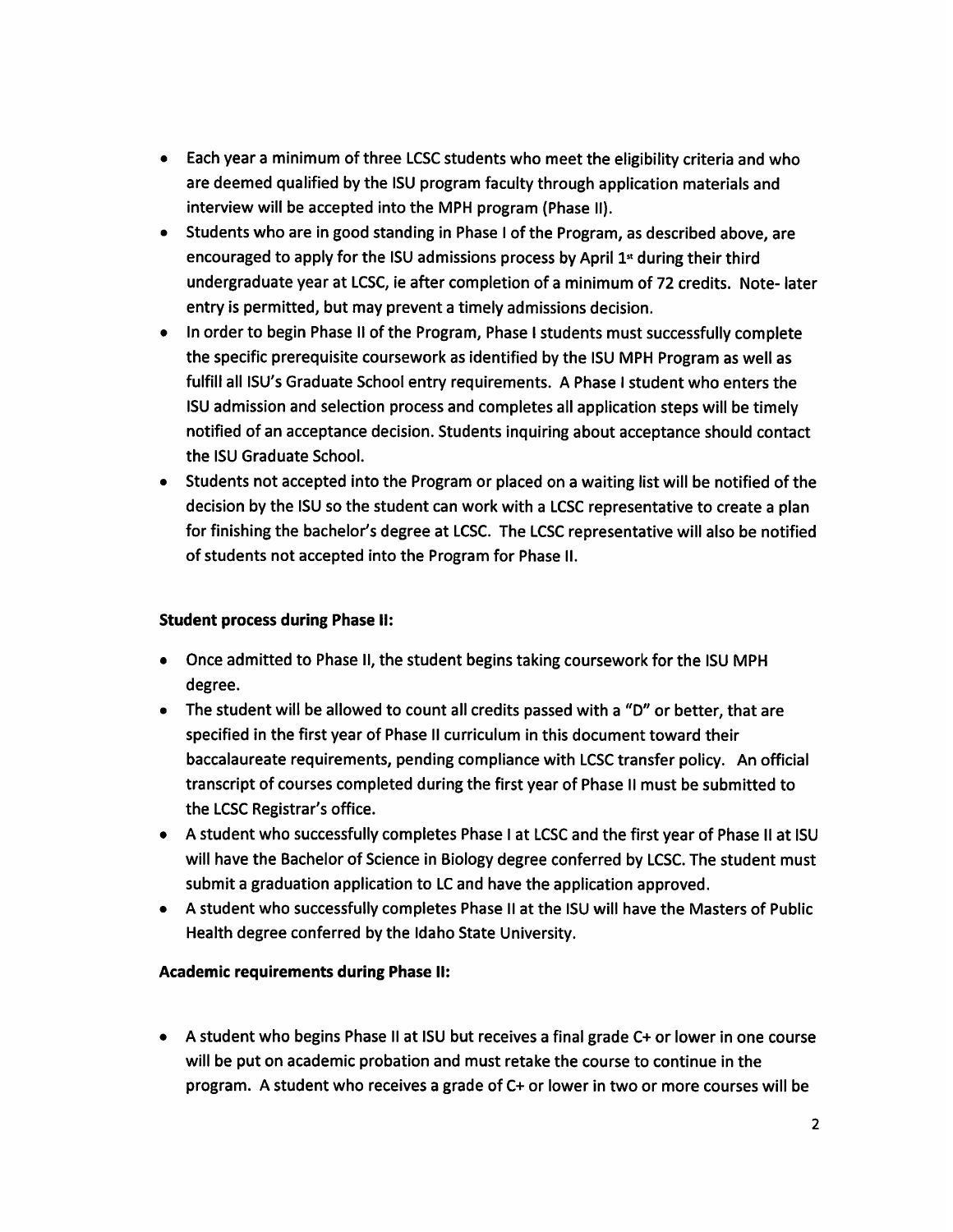dismissed from the MPH Program. Students dismissed from the MPH Program may reapply at a later date but will need to retake any courses for which they do not meet the grade requirement.

- Students who are no longer eligible for the ISU MPH program due to not passing a course may continue in good standing at LCSC to successfully complete all requirements for an undergraduate degree.
- Candidates must fulfill the requirements of both the Graduate School and the MPH Program. See the Graduate School and the MPH Program for degree requirements.

Students transferring Idaho State University credits to Lewis-Clark State College for BS: Biology degree completion under this agreement must meet the requirements detailed below.

- All required courses (or approved equivalencies, credits, and GPA as published in the catalog year under which the student is graduating. Courses at each institution may be offered in a variety of formats, including face-to-face, online, and hybrid.
- Students must meet LCSC's residency requirement as published in the catalog year under which the student is graduating.
- Students must submit a degree-seeking application and be responsible for all tuition and fees associated with enrollment at each institution in which they are enrolled. There are no additional fees to participate in this program.
- Financial aid and scholarships are not transferrable between institutions and must be applied for at the institution that the student plans to attend for the upcoming academic cycle.
- Students are expected to adhere to general academic policies and procedures required for admission to Lewis-Clark State College in addition to admission requirements for the MPH program at ISU. The College catalog at each institution details relevant policies and procedures.

## **Marketing of Program:**

• The 3+2 Program will be marketed by both LCSC and ISU, and representatives from each program will be aware of the Program. Both institutions will promote the Program and supply promotional material to each other for approval prior to distribution.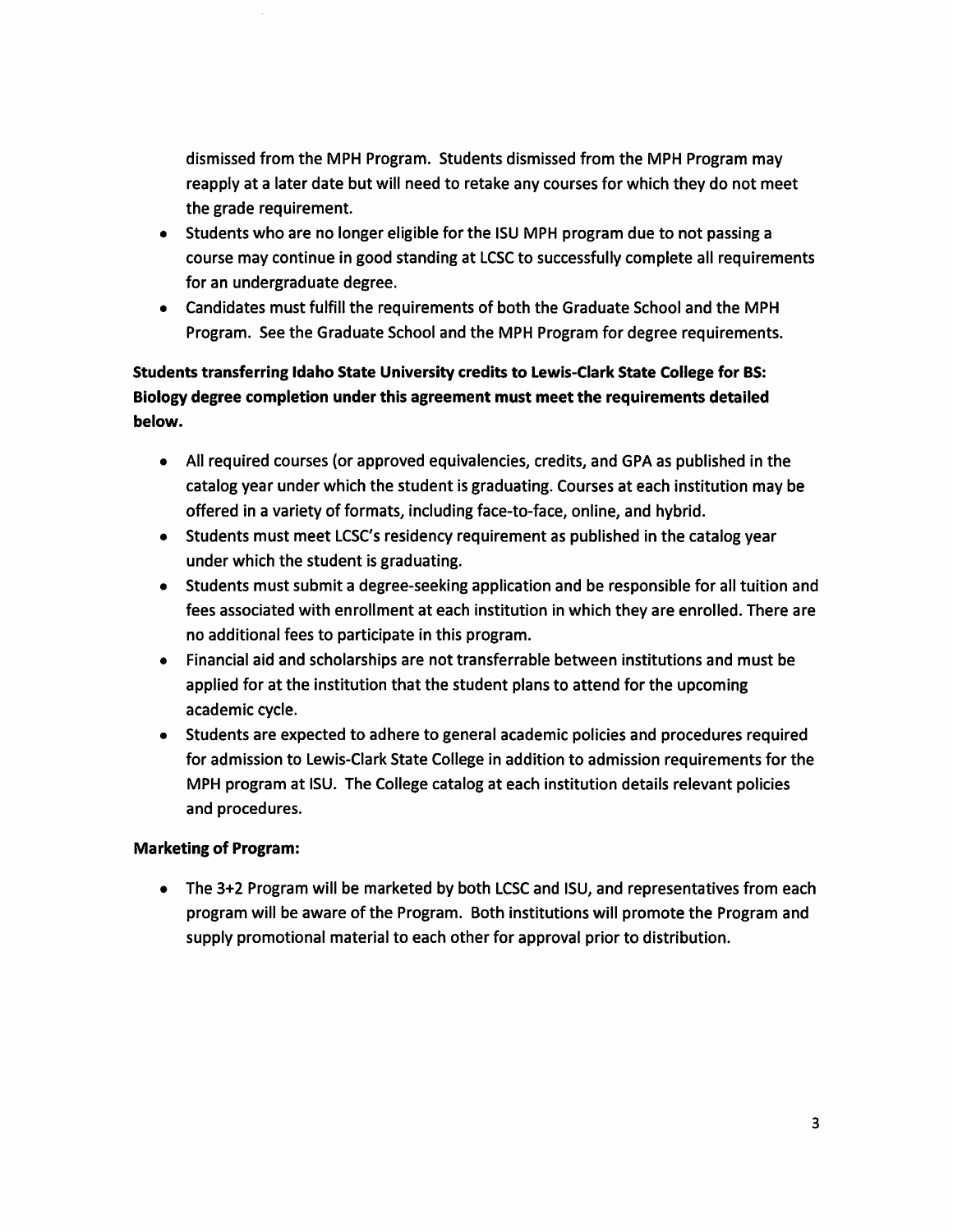### **Review of MOU going forward:**

- This agreement will be effective upon signing by all parties and reviewed annually (i.e., year to year) by both LCSC and ISU during the month of agreement signing, and if revised, the agreement will need appropriate approvals from LCSC and ISU. The agreement can be terminated by either institution upon 1 year notice.
- Revisions to the Course Plan (Appendix A) may be approved solely by the Chairs listed on the MOU signature page.
- The ISU MPH will conduct periodic assessments regarding applicant credentials, admission decisions, and student performance. Information will be shared with LCSC, as permissible, and following the Family Educational Rights and Privacy Act.

## **Degree/Program Contact (LCSC):**

| <b>Heather Henson-Ramsey</b>                                                                   | <b>Natural Science/Mathematics</b> |                         | 208-792-2295 |
|------------------------------------------------------------------------------------------------|------------------------------------|-------------------------|--------------|
| Name                                                                                           | <b>Division</b>                    |                         | Phone        |
| Degree/Program Contact (ISU):                                                                  |                                    |                         |              |
| <b>Elizabeth Fore</b>                                                                          | <b>MPH</b>                         |                         | XXX-XXX-XXXX |
| Name                                                                                           | <b>Division</b>                    |                         | Phone        |
| <b>Signatures of participating institutions (LCSC):</b>                                        |                                    |                         |              |
| $H$ cat $H$<br>Heather Henson-Ramsey, Chair                                                    |                                    | <u>1/14/19 </u><br>Date |              |
| Lewis-Clark State College                                                                      |                                    |                         |              |
| thay J. Flores                                                                                 |                                    | 1/16/19                 |              |
| Mary Flores, Liberal Arts and Sciences Dean                                                    |                                    | Date                    |              |
| Lewis-Clark State College<br>Lori dinoon<br>Lori Stinson, Provost<br>Lewis-Clark State College |                                    | 1/28/19<br>Date         |              |
| At Rusing<br>Nikol Roubidoux, Registrar<br><b>Lewis-Clark State College</b>                    |                                    | 1/4/19<br>Date          |              |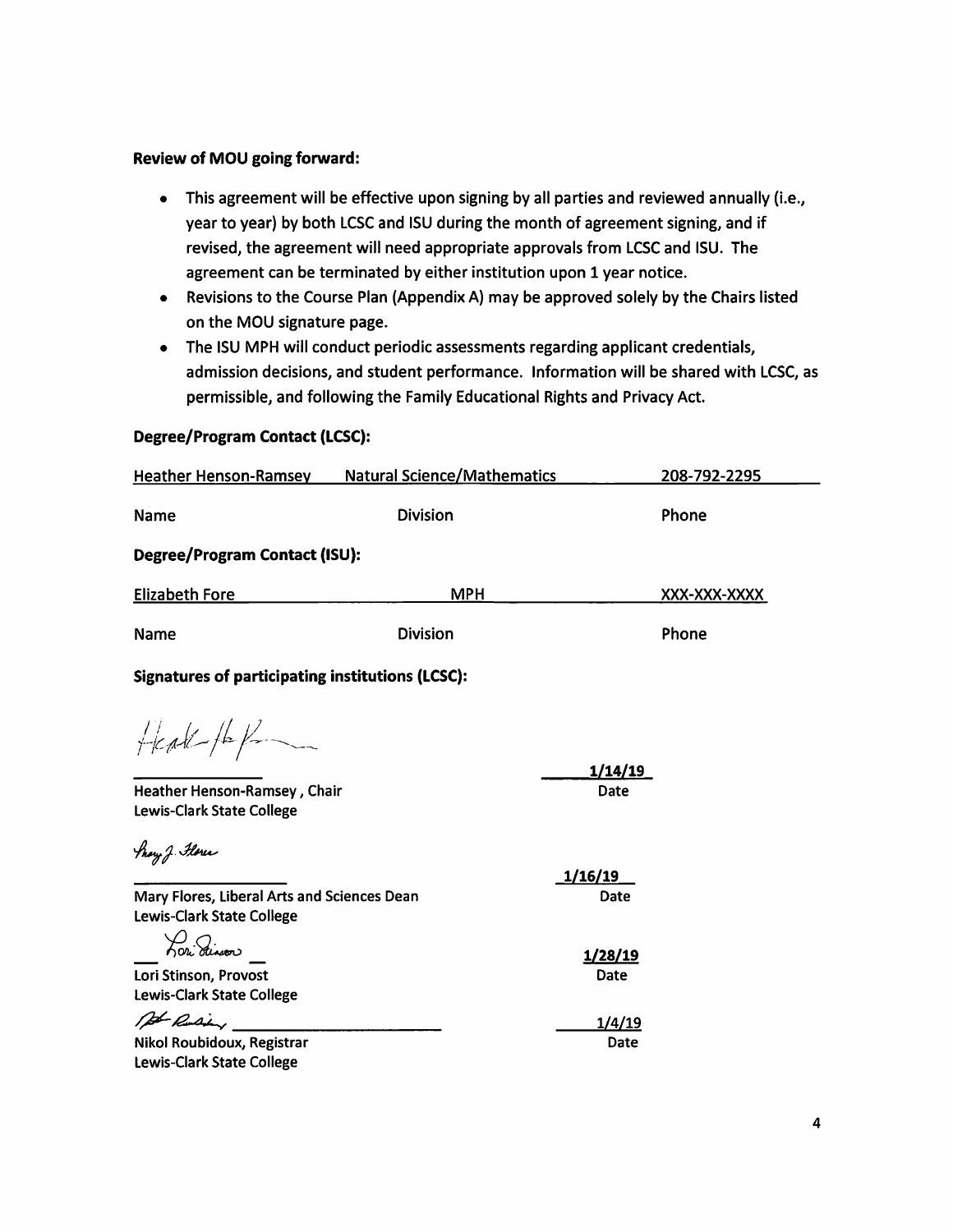Signatures of participating institutions (ISU):

Laura Woodworth-Ney, Provost Idaho State University

Sauce Mcknight

 $2 - 5 - 19$ 

Date

Laura McKnight, Dean College of Health Professions

Idaho State Unviersity

cott **a** 

en Wilson Scott, Gollege of Graduate Studies Interim Dean Kar Idáho State University

Laura McKenzie, University Registrar **Idaho State University** 

Elizabeth Fore, Chair Idaho State University

 $7 - 2 - 19$ 

Date

Date

 $2 - 5 - 19$ Date

**Transfer Terminology** 

Articulation Agreement: An officially approved agreement between two institutions that outlines specific courses and/or degree requirements a student must satisfy at one institution and the culminating courses required at the transfer institution in order to complete an associate or baccalaureate degree program.

Transfer Agreement: A general statement, policy, or guideline that identifies the type of degree, number and type of credits (core or elective), and course equivalencies that may be transferred from one institution and accepted at another. (Refer to policy 5.201)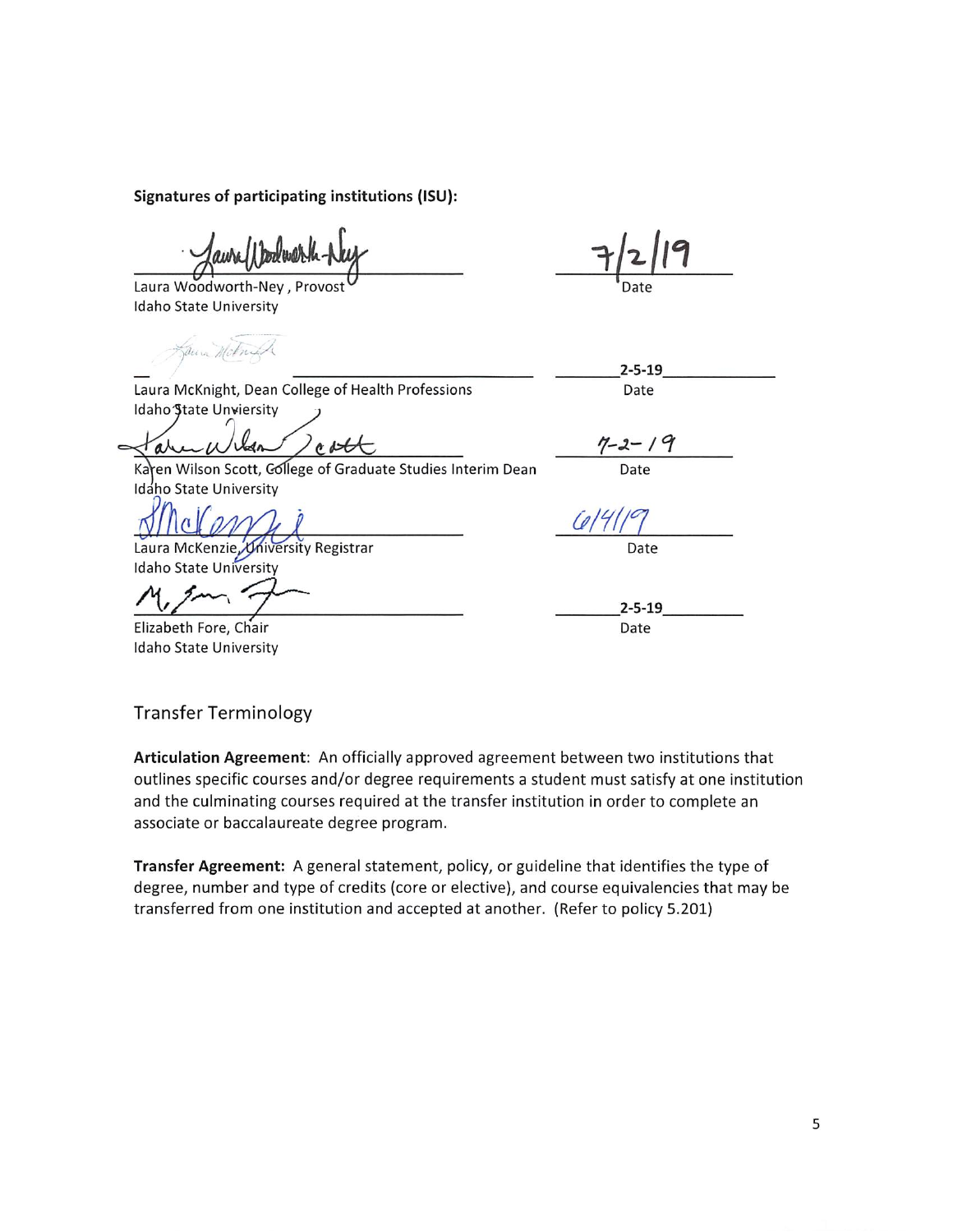## **Course Plan**

Masters of Public Health Biology (B.S.)

## **Idaho State University Lewis-Clark State College**

### **Fall I (17 credits)**

ENGL101 Writing and Rhetoric I 3 credits BIOL 181: Ecology, Evolution, Diversity 4 **Credits** 

MATH 147: College Algebra & Trigonometry 5 credits

CHEM 111: General Chemistry I 4 credits

BIOL 280: Premedical Seminar 1 credit

### **Spring I (15 credits)**

ENGL102 Writing and Rhetoric II 3 credits

BIOL 182: Cell Biology 4 credits

CHEM 112: General Chemistry II 4 credits

MATH 170: Calculus I 4 credits

#### **Fall II (17 credits)**

BIOL 213: Plant and Animal Form and Function 4 credits General Education: Social & Behavioral Ways of Knowing 3 Credits General Education: Humanistic & Artistic Ways of Knowing 3 Credits

CHEM 371/373: Organic Chemistry I 4 credits

Elective- 3 credits

**Spring II (16 credits)**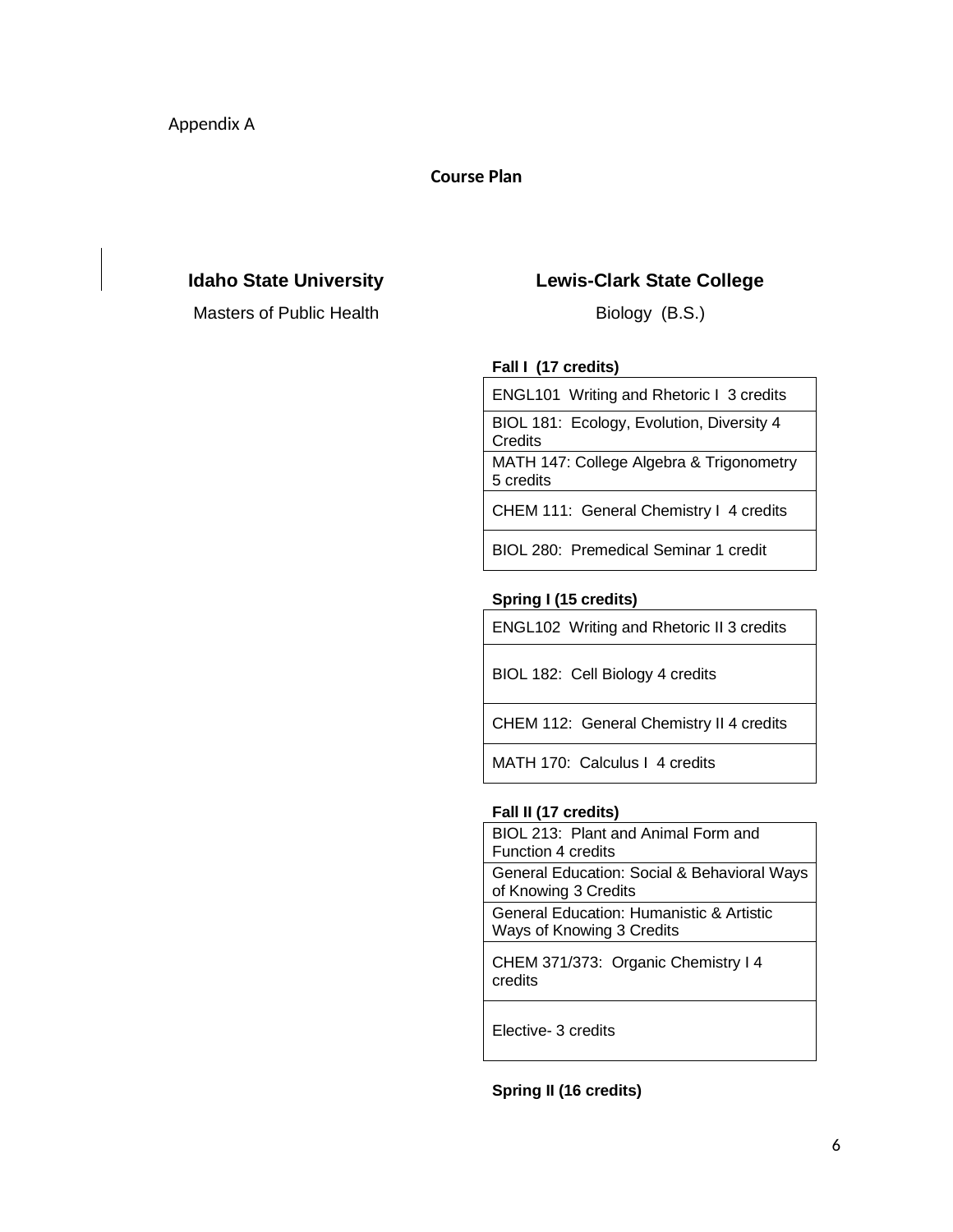BIOL 320 or BIOL 330 : Introduction to Epidemiology or Evolution 3 credits

BIOL 341: Genetics 4 credits

General Education: Communication ways of knowing 3 credits

General Education: Humanities Artistic ways of knowing 3 credits

Elective- 3 credits (BIOL or CHEM)

## **Fall III (15 credits)**

PHYS 111: General Physics I 4 credits

CHEM 481: Biochemistry 4 credits

General Education: Social and Behavioral ways of knowing 3 credits

BIOL 355: Microbiology 4 credits Or BIOL 362: Cell and Molecular Biology 4 credits

### **Spring III (16 credits)**

PHYS 112: General Physics II 4 credits

General Education: Diversity 3 credits General Education: Interdisciplinary 3 credits

Division Elective credits- Total 24 credits | BIOL 460: Evolution 3 credits

Elective- 3 credits (BIOL or CHEM)

## **Fall I (12 credits) Fall IV**

## MPH 6602: Biostatistics—3 credits  $\vert$  to MPH 6660: Behavior Change Theory and  $\mu$ Principle Cliential Change Theory and  $\mu$  to  $\mu$ MPH 6605: Leadership Policy and  $\mu$ <sub>11</sub> roots. Leadership Folicy and  $\mu$  to  $\mu$ MPH 6604: Social and Cultural Perspectives to

Transfer in stats course (3 credits); 21 Upper

| <b>BIOL 372- Computational Biostatistics</b> |
|----------------------------------------------|
| <b>Elect</b>                                 |
| <b>Elect</b>                                 |
| <b>BIOL</b> elect                            |